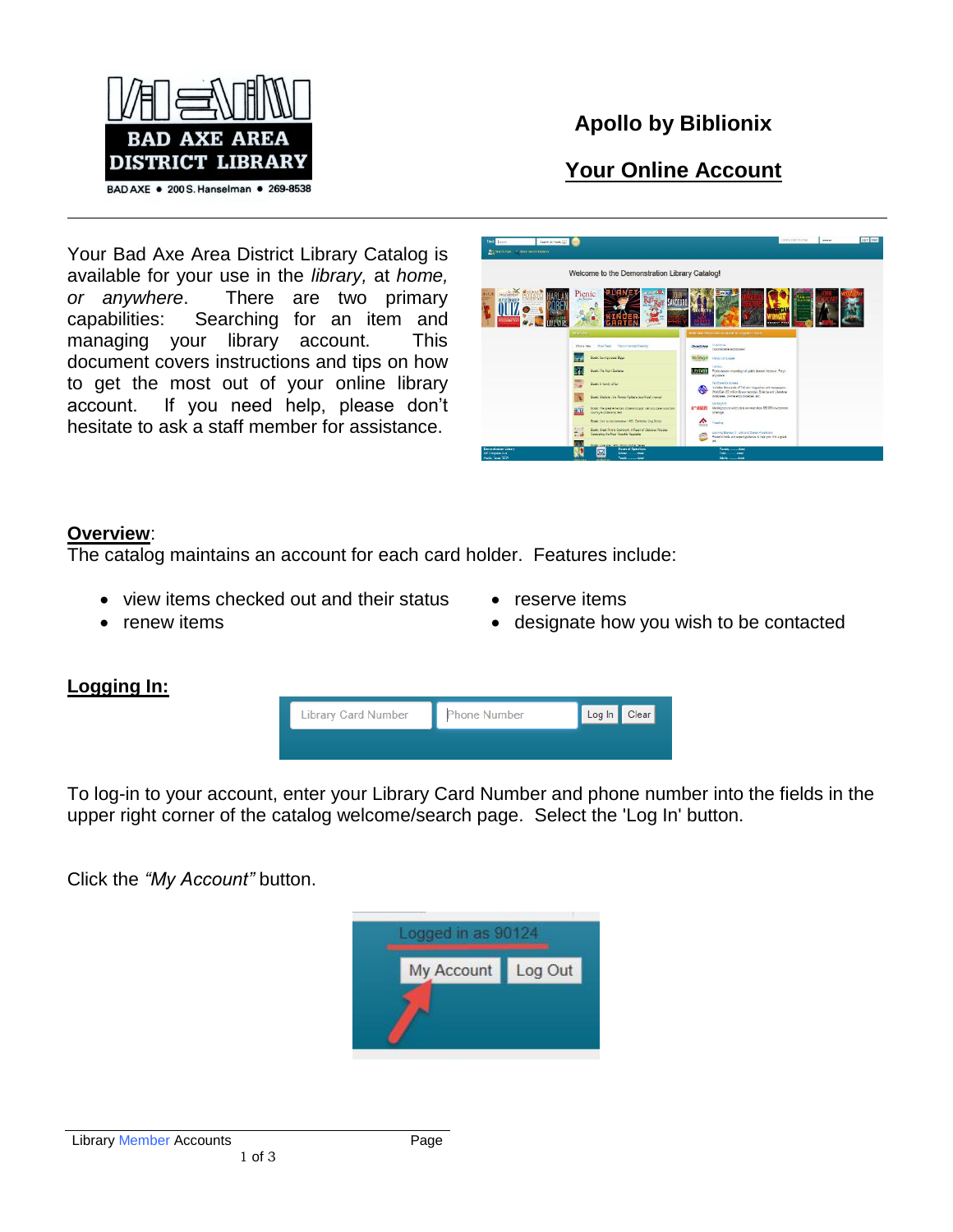## **My Account Info**

| <b>My Library Account</b>                                                         |                      |                           |                                       |                          |                  |  |  |  |  |
|-----------------------------------------------------------------------------------|----------------------|---------------------------|---------------------------------------|--------------------------|------------------|--|--|--|--|
| <b>Account Info</b>                                                               | <b>Notifications</b> | <b>Items Out/Renewals</b> |                                       | <b>Reserves/Requests</b> | <b>Bookmarks</b> |  |  |  |  |
| Welcome, Martha Jones-Milligan! (not you? Click here)                             |                      |                           |                                       |                          |                  |  |  |  |  |
| In 2014, you have saved \$91.00 by borrowing from the library rather than buying! |                      |                           |                                       |                          |                  |  |  |  |  |
|                                                                                   |                      | Secure password:          | Update your password                  |                          |                  |  |  |  |  |
|                                                                                   |                      | <b>Primary Address:</b>   | 7894 Front Street<br>Austin, TX 78701 |                          |                  |  |  |  |  |
|                                                                                   |                      | Phone:                    | 512-678-8321 (Cell)                   |                          |                  |  |  |  |  |
|                                                                                   |                      | Phone:                    | Add phone                             |                          |                  |  |  |  |  |
|                                                                                   |                      | Email:                    | DrMarthaJones@example.com             |                          |                  |  |  |  |  |
|                                                                                   |                      | Email:                    | Add email                             |                          |                  |  |  |  |  |

Here you will find your name, address, phone numbers, email address, etc. If you have moved recently, please drop by the library to make the address change.

### **Notification Options:**

| <b>My Library Account</b> |                                                       |                                    |                           |                                                                                |                  |  |  |
|---------------------------|-------------------------------------------------------|------------------------------------|---------------------------|--------------------------------------------------------------------------------|------------------|--|--|
| <b>Account Info</b>       | <b>Notifications</b>                                  | <b>Items Out/Renewals</b>          |                           | <b>Reserves/Requests</b>                                                       | <b>Bookmarks</b> |  |  |
|                           | Welcome, Martha Jones-Milligan! (not you? Click here) |                                    |                           |                                                                                |                  |  |  |
|                           |                                                       | Items overdue:                     |                           | DrMarthaJones@example.com v                                                    |                  |  |  |
|                           |                                                       | 3 day notice before items are due: | None                      | $\checkmark$                                                                   |                  |  |  |
|                           |                                                       | Reserve availability:              | Text: 512-678-8321 (Cell) | $\checkmark$<br>Note: Updating this will also update any outstanding reserves. |                  |  |  |
|                           |                                                       | <b>Library Newsletter:</b>         | <b>None</b>               | $\checkmark$                                                                   |                  |  |  |

The library will notify you of various situations using the contact method selected in this section. To change an option, click the drop down box.

#### **Items Out, Renew**

| <b>My Library Account</b>           |                                                       |                           |                          |                |                  |  |  |  |
|-------------------------------------|-------------------------------------------------------|---------------------------|--------------------------|----------------|------------------|--|--|--|
| <b>Account Info</b>                 | <b>Notifications</b>                                  | <b>Items Out/Renewals</b> | <b>Reserves/Requests</b> |                | <b>Bookmarks</b> |  |  |  |
|                                     | Welcome, Martha Jones-Milligan! (not you? Click here) | 1 item currently out.     |                          |                |                  |  |  |  |
|                                     |                                                       | <b>Renew All Items</b>    |                          |                |                  |  |  |  |
| <b>Title</b>                        |                                                       | <b>Author</b>             | Out                      | Due            |                  |  |  |  |
| Claudia and the phantom phone calls |                                                       | Martin, Ann M (1955-)     | 7-18-2014                | $8 - 1 - 2014$ | Renew            |  |  |  |

This next section shows all items currently checked out to your account. You'll see the title, due date, and etc. If a renew button is shown to the right of the due date, you can just click on it to renew the item*.* If the item cannot be renewed, it will show as "Not Renewable".